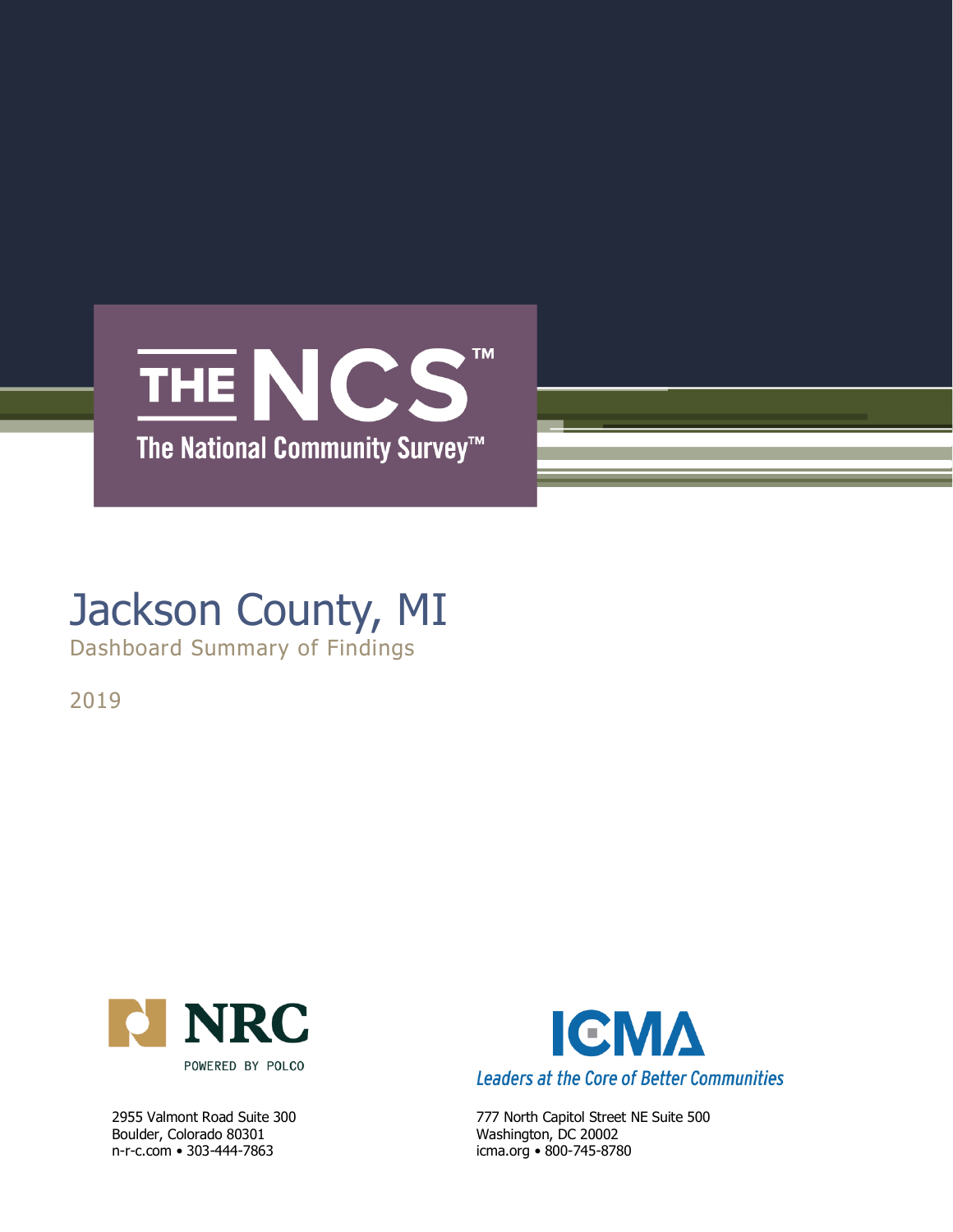# **Summary**

The National Community Survey™ (The NCS™) is a collaborative effort between National Research Center, Inc. (NRC) and the International City/County Management Association (ICMA). The survey and its administration are standardized to assure high quality research methods and directly comparable results across The NCS communities. The NCS captures residents' opinions within the three pillars of a community (Community Characteristics, Governance and Participation) across eight central facets of community (Safety, Mobility, Natural Environment, Built Environment, Economy, Recreation and Wellness, Education and Enrichment and Community Engagement). This report summarizes Jackson County's performance in the eight facets of community livability with the "General" rating as a summary of results from the overarching questions not shown within any of the eight facets. The "Overall" represents the community pillar in its entirety (the eight facets and general).

By summarizing resident ratings across the eight facets and three pillars of a livable community, a picture of Jackson County's community livability emerges. Below, the color of each community facet summarizes how residents rated each of the pillars that support it – Community Characteristics, Governance and Participation. When most ratings were higher than the benchmark, the color is the darkest shade; when most ratings were lower than the benchmark, the color is the lightest shade. A mix of ratings (higher and lower than the benchmark) results in a color between the extremes. This information can be helpful in identifying the areas that merit more attention.

|                                 |        | <b>Community Characteristics</b> |       |        | Governance |       | Participation |         |          |  |
|---------------------------------|--------|----------------------------------|-------|--------|------------|-------|---------------|---------|----------|--|
|                                 | Higher | Similar                          | Lower | Higher | Similar    | Lower | Higher        | Similar | Lower    |  |
| Overall                         |        | 23                               | 29    |        | 13         | 33    |               | 27      |          |  |
| General                         |        |                                  |       |        |            |       |               |         |          |  |
| Safety                          |        |                                  |       |        |            |       |               |         |          |  |
| Mobility                        |        |                                  |       |        |            |       |               |         |          |  |
| <b>Natural Environment</b>      |        |                                  |       |        |            |       |               |         |          |  |
| <b>Built Environment</b>        |        |                                  |       |        |            |       |               |         | $\Omega$ |  |
| Economy                         |        |                                  |       |        |            |       |               |         |          |  |
| <b>Recreation and Wellness</b>  |        |                                  |       |        |            |       |               |         |          |  |
| <b>Education and Enrichment</b> |        |                                  |       |        |            |       |               |         |          |  |
| <b>Community Engagement</b>     |        |                                  |       |        |            |       |               | 10      |          |  |

### Table 1: Dashboard Summary

| National Benchmark |         |  |  |  |  |  |
|--------------------|---------|--|--|--|--|--|
|                    | Higher  |  |  |  |  |  |
|                    | Similar |  |  |  |  |  |
|                    | Lower   |  |  |  |  |  |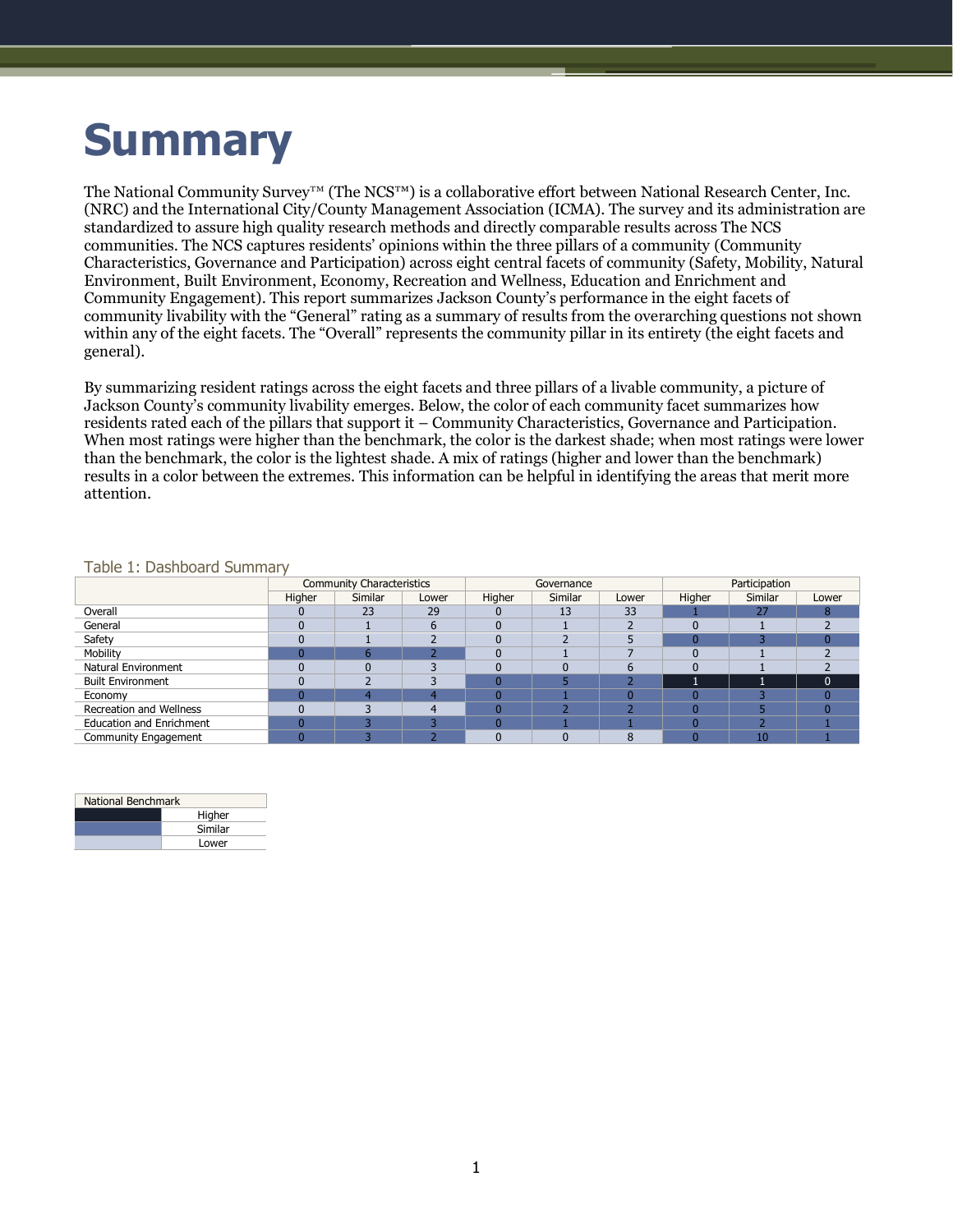### Figure 1: Detailed Dashboard

|                          | <b>Community Characteristics</b>     | Trend                 | <b>Benchmark</b>        | Percent<br>positive | Governance                                     | Trend                 | <b>Benchmark</b>         | Percent<br>positive | Participation                                    | Trend                 | Benchmark              | Percent<br>positive |
|--------------------------|--------------------------------------|-----------------------|-------------------------|---------------------|------------------------------------------------|-----------------------|--------------------------|---------------------|--------------------------------------------------|-----------------------|------------------------|---------------------|
| General                  | Overall appearance                   | $\perp$               | $\downarrow \downarrow$ | 38%                 | Customer service                               | $\leftrightarrow$     | T                        | 50%                 | Recommend Jackson<br>County                      | $\leftrightarrow$     | T                      | 65%                 |
|                          | Overall quality of life              | $\leftrightarrow$     | IJ                      | 49%                 | Services provided by<br>Jackson County         | $\longleftrightarrow$ | T                        | 45%                 | Remain in Jackson County                         | $\leftrightarrow$     | $\leftrightarrow$      | 82%                 |
|                          | Place to retire                      | $\leftrightarrow$     | $\perp$                 | 39%                 | Services provided by the<br>Federal Government | $\leftrightarrow$     | $\leftrightarrow$        | 28%                 | Contacted Jackson County<br>employees            | $\leftrightarrow$     | $\perp$                | 32%                 |
|                          | Place to raise children              | $\longleftrightarrow$ | $\downarrow \downarrow$ | 52%                 |                                                |                       |                          |                     |                                                  |                       |                        |                     |
|                          | Place to live                        | $\leftrightarrow$     | $\perp$                 | 56%                 |                                                |                       |                          |                     |                                                  |                       |                        |                     |
|                          | Neighborhood                         | $\leftrightarrow$     | $\longleftrightarrow$   | 73%                 |                                                |                       |                          |                     |                                                  |                       |                        |                     |
|                          | Overall image                        | $\leftrightarrow$     | $\downarrow \downarrow$ | 22%                 |                                                |                       |                          |                     |                                                  |                       |                        |                     |
|                          | Overall feeling of safety            | $\leftrightarrow$     | $\downarrow \downarrow$ | 40%                 | Police                                         | $\leftrightarrow$     | T                        | 65%                 | Was NOT the victim of a<br>crime                 | $\leftrightarrow$     | $\leftrightarrow$      | 87%                 |
|                          | Safe in neighborhood                 | $\leftrightarrow$     | $\longleftrightarrow$   | 88%                 | Crime prevention                               | $\uparrow$            |                          | 42%                 | Did NOT report a crime                           | $\leftrightarrow$     | $\leftrightarrow$      | 74%                 |
| Safety                   | Safe downtown/commercial<br>area     | $\uparrow$            | $\perp$                 | 72%                 | Fire                                           | $\leftrightarrow$     | $\leftrightarrow$        | 81%                 | Stocked supplies for an<br>emergency             | $\leftrightarrow$     | $\leftrightarrow$      | 30%                 |
|                          |                                      |                       |                         |                     | Fire prevention                                | $\longleftrightarrow$ |                          | 58%                 |                                                  |                       |                        |                     |
|                          |                                      |                       |                         |                     | Ambulance/EMS                                  | $\leftrightarrow$     | $\leftrightarrow$        | 81%                 |                                                  |                       |                        |                     |
|                          |                                      |                       |                         |                     | Emergency preparedness                         | $\leftrightarrow$     |                          | 39%                 |                                                  |                       |                        |                     |
|                          |                                      |                       |                         |                     | Animal control                                 | $\leftrightarrow$     | $\overline{\phantom{a}}$ | 43%                 |                                                  |                       |                        |                     |
|                          | <b>Traffic flow</b>                  | $\leftrightarrow$     | $\longleftrightarrow$   | 46%                 | Traffic enforcement                            | $\perp$               | T                        | 43%                 | Carpooled instead of<br>driving alone            | $\longleftrightarrow$ | $\longleftrightarrow$  | 37%                 |
|                          | Travel by car                        | $\uparrow$            | $\leftrightarrow$       | 62%                 | Street repair                                  | $\longleftrightarrow$ | $\downarrow \downarrow$  | 14%                 | Walked or biked instead of<br>driving            | $\leftrightarrow$     | $\downarrow\downarrow$ | 36%                 |
| Mobility                 | Travel by bicycle                    | $\longleftrightarrow$ | T                       | 32%                 | Street cleaning                                | $\longleftrightarrow$ | $\downarrow\downarrow$   | 20%                 | Used public transportation<br>instead of driving | $\leftrightarrow$     | J                      | 9%                  |
|                          | Ease of walking                      | $\leftrightarrow$     |                         | 49%                 | Street lighting                                | $\longleftrightarrow$ |                          | 29%                 |                                                  |                       |                        |                     |
|                          | Travel by public<br>transportation   | $\longleftrightarrow$ | $\leftrightarrow$       | 25%                 | Snow removal                                   | $\leftrightarrow$     |                          | 44%                 |                                                  |                       |                        |                     |
|                          | Overall ease travel                  | $\uparrow$            | $\longleftrightarrow$   | 67%                 | Sidewalk maintenance                           | $\longleftrightarrow$ |                          | 29%                 |                                                  |                       |                        |                     |
|                          | Public parking                       | $\longleftrightarrow$ | $\longleftrightarrow$   | 45%                 | Traffic signal timing                          | $\longleftrightarrow$ |                          | 39%                 |                                                  |                       |                        |                     |
|                          | Paths and walking trails             | $\leftrightarrow$     | $\leftrightarrow$       | 57%                 | Bus or transit services                        | $\leftrightarrow$     | $\leftrightarrow$        | 43%                 |                                                  |                       |                        |                     |
|                          | Overall natural environment          | $\leftrightarrow$     |                         | 56%                 | Garbage collection                             | $\longleftrightarrow$ |                          | 72%                 | Recycled at home                                 | $\leftrightarrow$     |                        | 72%                 |
|                          | Air quality                          | $\leftrightarrow$     |                         | 66%                 | Recycling                                      | $\mathbf{I}$          | $\downarrow\downarrow$   | 34%                 | Conserved water                                  | $\leftrightarrow$     | ٠                      | 68%                 |
| Environment<br>Natural   | Cleanliness                          | $\leftrightarrow$     | $\downarrow \downarrow$ | 40%                 | Yard waste pick-up                             | $\leftrightarrow$     | IJ                       | 23%                 | Made home more energy<br>efficient               | $\leftrightarrow$     | $\leftrightarrow$      | 84%                 |
|                          |                                      |                       |                         |                     | Drinking water                                 | $\longleftrightarrow$ |                          | 52%                 |                                                  |                       |                        |                     |
|                          |                                      |                       |                         |                     | Open space                                     |                       |                          | 39%                 |                                                  |                       |                        |                     |
|                          |                                      |                       |                         |                     | Natural areas preservation                     |                       |                          | 39%                 |                                                  |                       |                        |                     |
| <b>Built Environment</b> | New development in Jackson<br>County | $\leftrightarrow$     | $\longleftrightarrow$   | 49%                 | Sewer services                                 | $\leftrightarrow$     | $\longleftrightarrow$    | 61%                 | NOT experiencing housing<br>cost stress          | $\leftrightarrow$     | $\uparrow$             | 79%                 |
|                          | Affordable quality housing           | $\leftrightarrow$     | $\longleftrightarrow$   | 37%                 | Storm drainage                                 | $\leftrightarrow$     | T                        | 34%                 | Did NOT observe a code<br>violation              | $\uparrow$            | $\leftrightarrow$      | 47%                 |
|                          | Housing options                      | $\leftrightarrow$     |                         | 35%                 | Power utility                                  | $\longleftrightarrow$ | $\longleftrightarrow$    | 71%                 |                                                  |                       |                        |                     |
|                          | Overall built environment            | $\leftrightarrow$     |                         | 42%                 | Utility billing                                | $\leftrightarrow$     | $\leftrightarrow$        | 65%                 |                                                  |                       |                        |                     |
|                          | Public places                        | $\longleftrightarrow$ | L                       | 46%                 | Land use, planning and<br>zoning               | $\uparrow$            | $\leftrightarrow$        | 41%                 |                                                  |                       |                        |                     |
|                          |                                      |                       |                         |                     | Code enforcement                               | $\longleftrightarrow$ |                          | 25%                 |                                                  |                       |                        |                     |
|                          |                                      |                       |                         |                     | Cable television                               | $\leftrightarrow$     | $\longleftrightarrow$    | 39%                 |                                                  |                       |                        |                     |

#### **Legend**

↑↑ Much higher ↑ Higher ↔ Similar ↓ Lower ↓↓ Much lower \* Not available

2